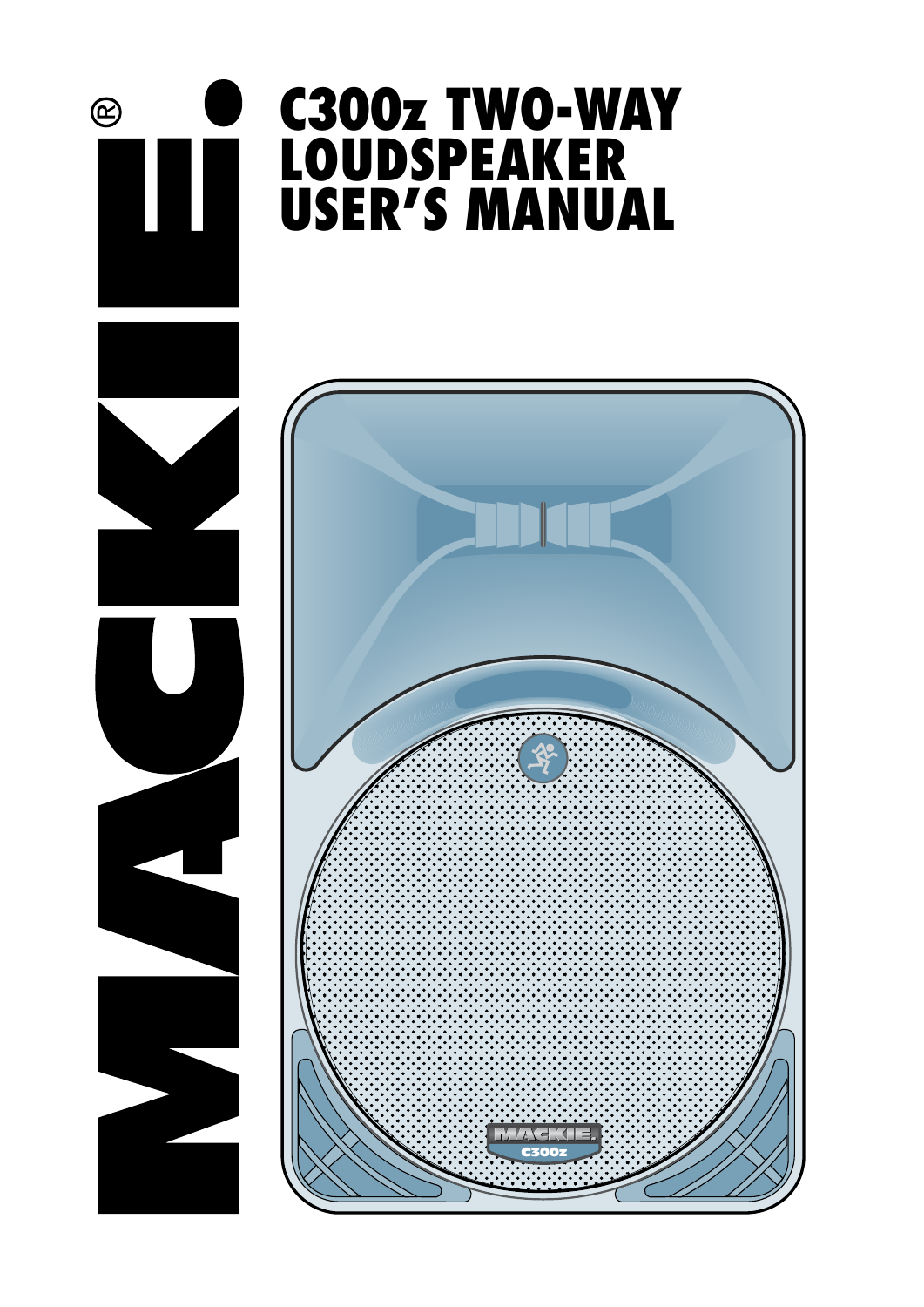# **SAFETY INSTRUCTIONS According to OSHA, any exposure in excess of**

- **1.** Read these instructions.
- **2.** Keep these instructions.
- **3.** Heed all warnings.
- **4.** Follow all instructions.
- **5.** Do not use this apparatus near water.
- **6.** Clean only with a dry cloth.
- **7.** Do not block any ventilation openings. Install in accordance with the manufacturer's instructions.
- **8.** Do not install near any heat sources such as radiators, heat registers, stoves, or other apparatus (including amplifiers) that produce heat.
- **9.** Only use attachments/accessories specified by the manufacturer.
- **10.** Refer all servicing to qualified service personnel. Servicing is required when the apparatus has been damaged in any way, such as liquid has been spilled or objects have fallen into the apparatus, the apparatus has been exposed to rain or moisture, does not operate normally, or has been dropped.
- **11.**The entire sound system must be designed in compliance with the current standards and laws regarding electrical systems.
- **12.**When installing and using this apparatus, keep in mind the technical specifications indicated in the dedicated section of the manual.
- **13.**Exposure to extremely high noise levels may cause permanent hearing loss. Individuals vary considerably in susceptibility to noise-induced hearing loss, but nearly everyone will lose some hearing if exposed to sufficiently intense noise for a period of time. The U.S. Government's Occupational Safety and Health Administration (OSHA) has specified the permissible noise level exposures shown in the following chart.



these permissible limits could result in some hearing loss. To ensure against potentially dangerous exposure to high sound pressure levels, it is recommended that all persons exposed to equipment capable of producing high sound pressure levels use hearing pro-

tectors while the equipment is in operation. Ear plugs or protectors in the ear canals or over the ears must be worn when operating the equipment in order to prevent a permanent hearing loss if exposure is in excess of the limits set forth here.

| <b>Duration Per Day</b><br>In Hours | Sound Level dBA,<br><b>Slow Response</b> | <b>Typical</b><br><b>Example</b>         |
|-------------------------------------|------------------------------------------|------------------------------------------|
| 8                                   | 90                                       | Duo in small club                        |
| 6                                   | 97                                       |                                          |
| 4                                   | 95                                       | Subway Train                             |
| 3                                   | 97                                       |                                          |
| 2                                   | 100                                      | Very loud classical music                |
| 1.5                                 | 102                                      |                                          |
|                                     | 105                                      | Tami screaming at Adrian about deadlines |
| 0.5                                 | 110                                      |                                          |
| 0.25 or less                        | 115                                      | Loudest parts at a rock concert          |

- **14.**Rigging Precautions: When mounting or suspending Mackie loudspeaker enclosures, it is essential that load ratings, rigging techniques, and special safety considerations be appropriate for the installation. Use only the mounting/rigging points on the loudspeaker enclosure intended for this purpose. The user must determine the load requirements, dynamic loading, and any other contributing factors affecting the loudspeaker installation. The user must determine the proper safety factor for specific applications and the required load rating of the connection to structure. Comply with all applicable federal, state, and local regulations.
- Mackie strongly recommends the following rigging system practices:
	- Documentation: Thoroughly document the mounting/rigging design with detailed drawings and parts lists.
	- Analysis: Have a licensed structural engineer or other qualified professional review and approve the mounting/rigging design before its implementation.
	- Installation: Use personnel experienced and qualified for mounting/rigging loudspeakers in accordance with and in compliance with all federal, state and local regulations.



DANGER: Loudspeakers should be mounted or suspended only by persons with knowledge of the proper hardware and rigging techniques. When stacking or pole-mounting loudspeakers, be sure that they are stabilized and secured from falling over or being accidentally pushed over. Failure to follow these precautions may result in damage to the equipment, personal injury, or death.

# **Contents**

Don't forget to visit our website a[t www.mackie.com](http://www.mackie.com) for more information about this and other Mackie products.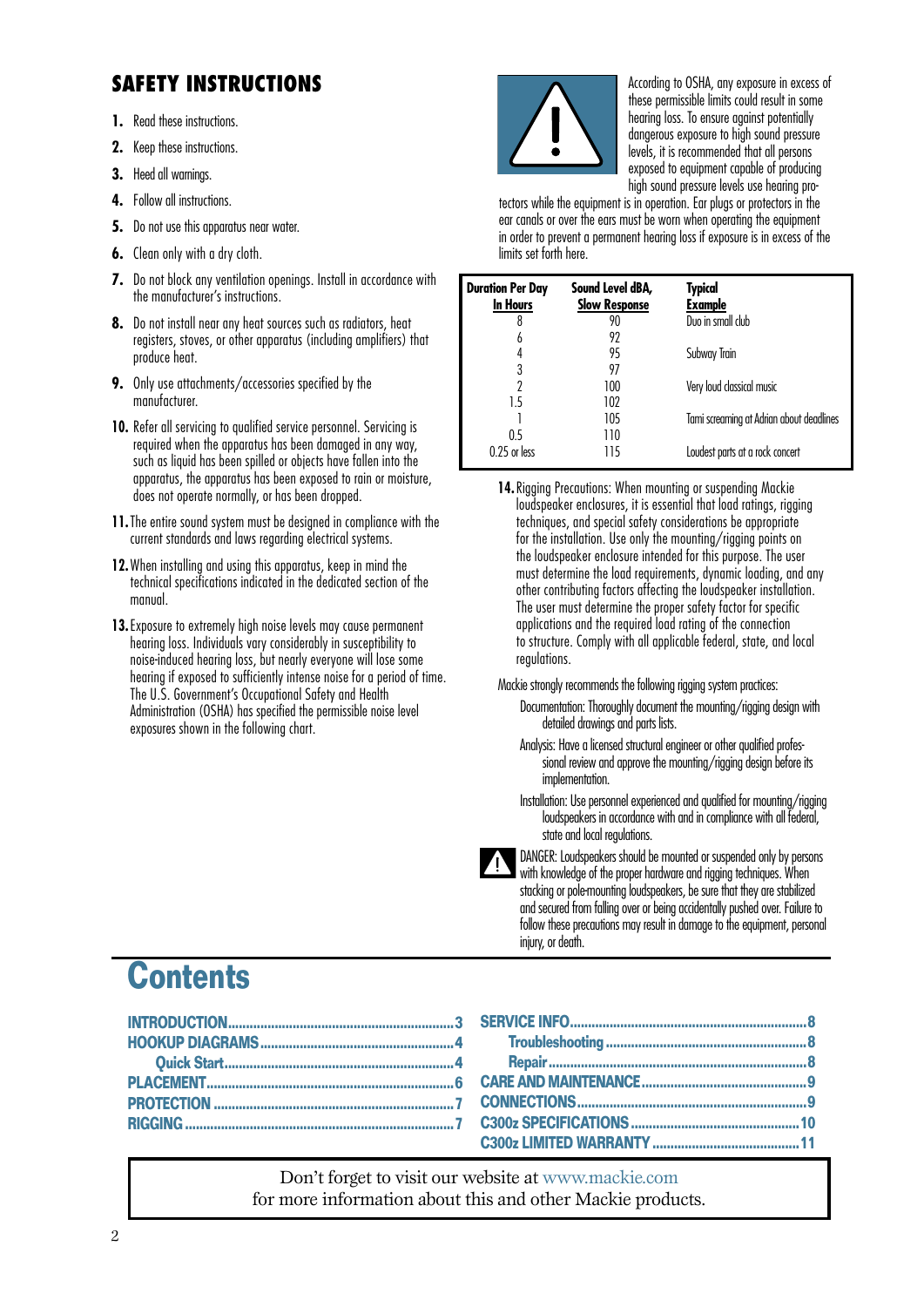# <span id="page-2-0"></span>**INTRODUCTION**

Thank you for choosing Mackie sound reinforcement loudspeakers.

The C300z is a portable two-way loudspeaker system, specifically designed to complement our PPM Series line of professional powered mixers. They are capable of extremely high sound pressure levels, and designed to give you the best performance of any loudspeaker in its class and price range.

### **The Transducers**

The C300z features a 12-inch high-power low-frequency woofer and a 1.75-inch titanium diaphragm high-output compression driver. The woofer incorporates technology used in largeformat touring systems and, with a massive, precision 3-inch voice coil, is virtually indestructible.

The high-frequency compression driver is mounted on a multi-cell aperture loaded on a constant directivity horn, providing an ultrawide, controlled dispersion pattern and precise reproduction of the critical upper mid-range and high-frequencies. The result is an unbelievably smooth off-axis response that allows everyone in the audience to experience the same high-resolution audio no matter where they are seated.

Each driver has been specifically designed by our engineers for optimum performance in a lightweight high-strength cabinet.

### **The Crossover**

This unique Low Impedance Compensated Crossover (LICC) design places inductors in series with the woofer whose values are markedly lower than conventional designs. This reduces the amount of energy that is typically wasted as heat and increases the amount of energy that is transformed into real acoustic power. It also incorporates dynamic protection for the compression driver from non-linear signals.

### **The Cabinet**

The C300z cabinet was designed to be the strongest molded composite cabinet on the planet. This material is as strong as a rhinoceros horn, and rigid enough to prevent unwanted vibrations and standing waves in the cabinet. It has built-in fly points for hanging, and a socket in the bottom for mounting on a tripod stand. Although it is an exceptional choice for installed sound situations, its light weight and durable finish also make it ideal for portable sound system use. The asymmetrical trapezoidal design of the cabinet also makes it easy to use as a floor wedge for stage monitor applications.

The C300z offers a portable, lightweight solution for a variety of high-powered sound reinforcement applications.



**Please write your serial number here for future reference (i.e. insurance claims, tech support, return authorization, etc.):**

### **Purchased at:**

**Date of purchase:**



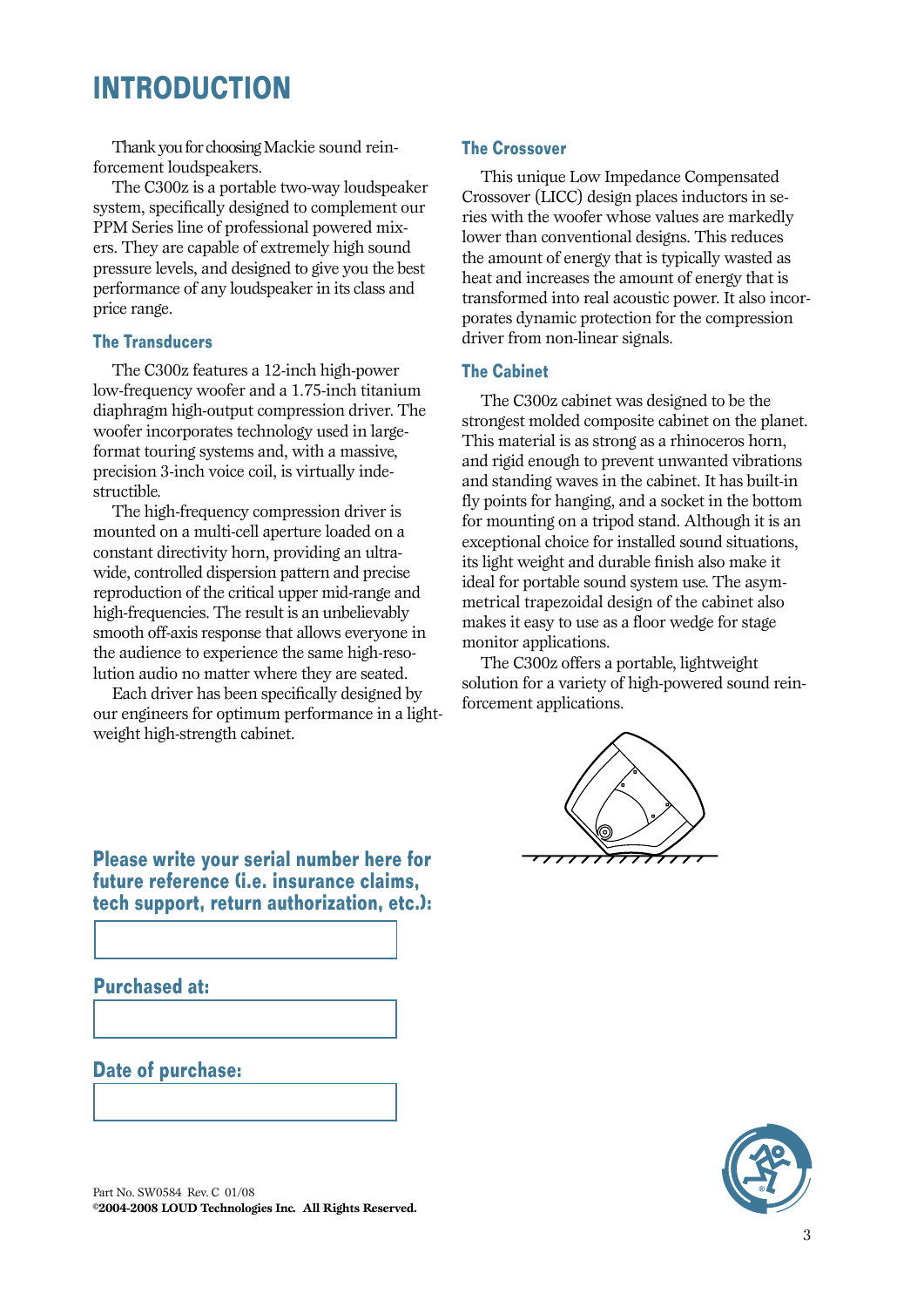# <span id="page-3-0"></span>**HOOKUP DIAGRAMS**

## **Quick Start**



Make all initial connections with the power switches OFF on all equipment. Make sure all master volume, level, or gain controls are all the way down.

- 1. Connect the line-level outputs from your mixing console (or other signal source) to the inputs of your power amplifier.
- 2. Connect the "Speaker Output" from your power amplifier (or powered mixer) to one of the INPUT connectors on the C300z, either the 1/4" TS jack or the NL4 Speakon™-style connector.
- 3. Turn on your mixing console (or other signal source).
- 4. Turn on the amplifier. Turn up its volume or gain control(s) as recommended by the manufacturer.
- 5. Start the signal source, whether it be speaking into a microphone or starting a CD player. Adjust the volume controls on the mixer (or other signal source) for normal operation.





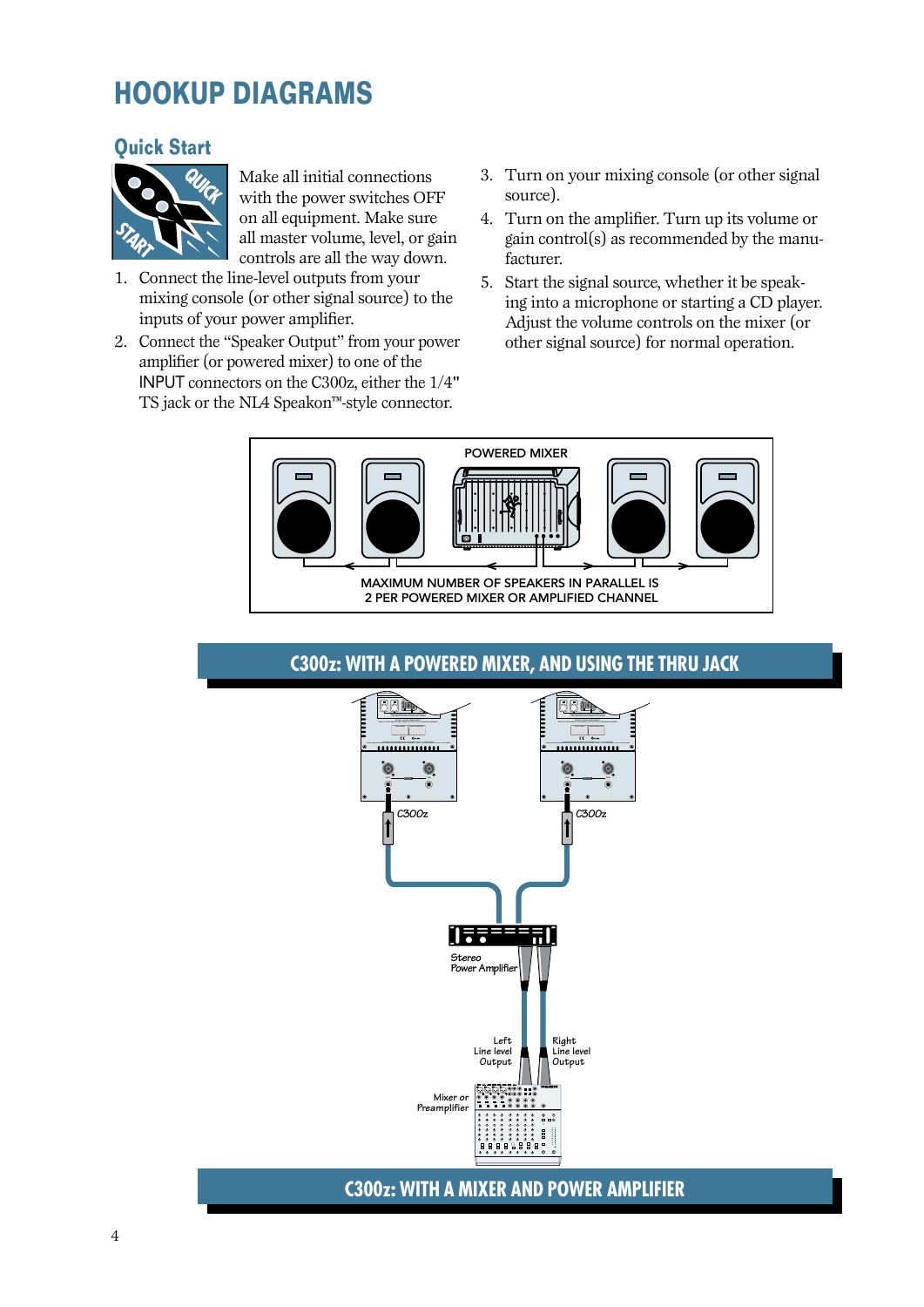

## **C300z: WITH A MIXER and POWER AMPLIFIER, and using the thru jack**

The C300z can be used with a Mackie SWA1501 (or SWA1801) subwoofer to create an incredibly powerful system.

The active crossover inside the subwoofer splits the full-range stereo input signal into two ranges. The SWA1501 sums the left and right low-frequency range and plays it through its builtin amplifier and 15-inch woofer. It sends the stereo high-pass range to the C300zs, via an external power amplifier.

The C300z can be pole-mounted on top of the SWA1501 or 1801 as shown.



**C300z: BIAMPING WITH A POWERED SUBWOOFER**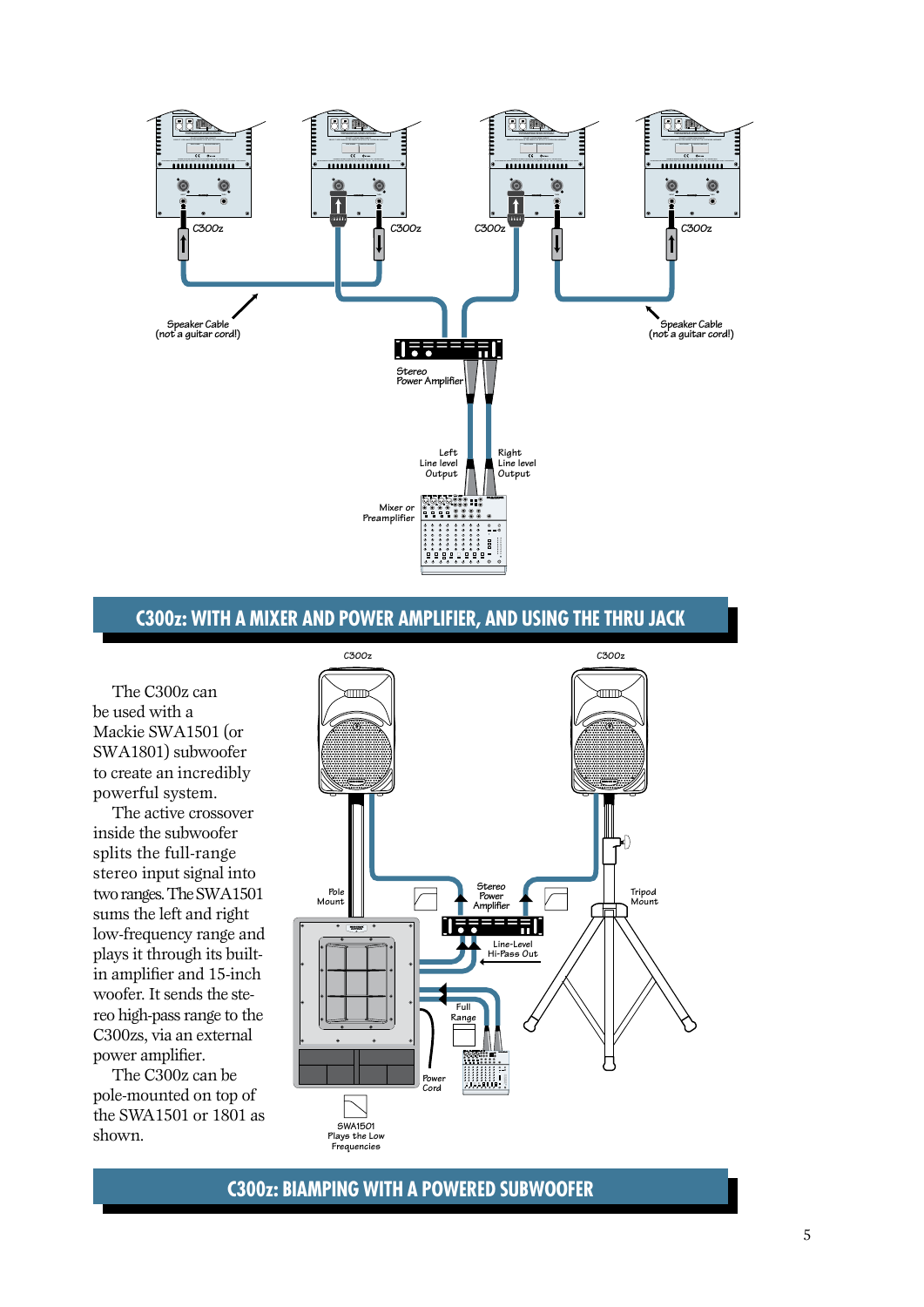# <span id="page-5-0"></span>**PLACEMENT**

The C300z loudspeakers are designed to sit on the floor, a tabletop, or to fit on a standard tripod speaker stand. They can also be suspended by the rigging points, shown at the right (also see "Rigging" on the next page).

You can lay the cabinet down on its side and use the C300z as a floor monitor. The asymmetrical trapezoidal shape of the cabinet provides a perfect angle for aiming up toward performers from the front of the stage.



**Warning:** Do not stack speakers in a column. This is to avoid the danger of toppling speakers.

As with any loudspeakers, protect them from moisture. If you are setting them up outdoors, make sure they are under cover if you expect rain.

## **Room Acoustics**

The C300z loudspeakers are designed to sound as neutral as possible; that is, to reproduce the input signal as accurately as possible, *monitoring* the audio signal rather than changing it.

Room acoustics play a crucial role in the overall performance of a sound system. However, the wide high-frequency dispersion of the C300z helps to minimize the problems that typically arise.



Here are some other placement tips:

- Avoid placing loudspeakers in the corners of a room. This increases the low frequency output and can cause the sound to be muddy and indistinct.
- Avoid placing loudspeakers against a wall. This, too, increases the low frequency output, though not as much as corner placement. However, if you do need to reinforce the low frequencies, this is a good way to do it.
- Avoid placing the speakers directly on a hollow stage floor. A hollow stage can resonate at certain frequencies, causing peaks and dips in the frequency response of the room. It's better to place the loudspeakers on a sturdy table or tripod stands.



- Position the loudspeakers so the high-frequency drivers are 2 to 4 feet above ear level for the audience (make allowances for a standing/ dancing-in-the-aisles audience). High frequencies are highly directional and tend to be absorbed much easier than lower frequencies. By providing direct line-of-sight from the loudspeakers to the audience, you increase the overall brightness and intelligibility of the sound system.
- Highly reverberant rooms, like many gymnasiums and auditoriums, are a nightmare for sound system intelligibility. Multiple reflections off the hard walls, ceiling, and floor play havoc with the sound. Depending on the situation, you may be able to take some steps to minimize the reflections, such as putting carpeting on the floors, closing draperies to cover large glass windows, or hanging tapestries or other materials on the walls to absorb some of the sound.

However, in most cases, these remedies are not possible or practical. So what do you do? Making the sound system louder generally doesn't work because the reflections become louder, too. The best approach is to provide as much direct sound coverage to the audience as possible. The farther away you are from the speaker, the more prominent will be the reflected sound.

Use more speakers strategically placed so they are closer to the back of the audience. If the distance between the front and back speakers is more than about 100 feet, you should use a delay processor to time-align the sound. (Since sound travels about 1 foot per millisecond, it takes about 1/10 of a second to travel 100 feet.)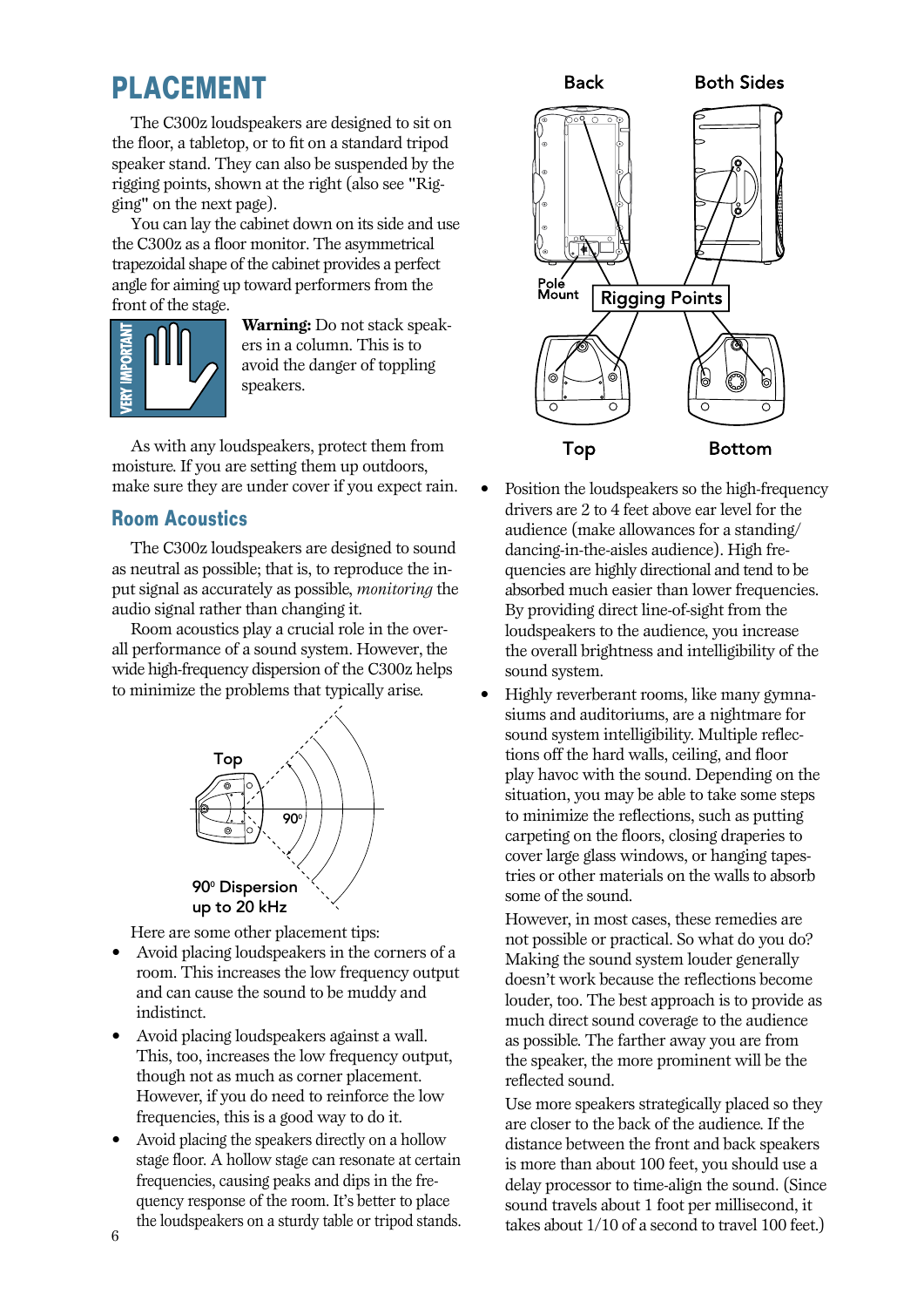# <span id="page-6-0"></span>**PROTECTION**

A protection circuit is built into the C300z to protect the high-frequency compression driver from excessive power. When the power to the HF driver approaches the maximum, the power delivered to the driver is momentarily reduced.



**CAUTION:** The protection circuit is designed to protect the HF driver under reasonable and sensible conditions. Should you choose to ignore the warning signs (i.e., frequent clip

LED indications, excessive distortion), you can still damage the speakers in the C300z by overdriving them past their recommended amplifier power-handling ratings, or past the point of amplifier clipping. Such damage is beyond the scope of the warranty.

## **Amplifier Power**

We give you three power-handling numbers for the C300z: rms (continuous), music, and peak. So how much power do you really need to drive the C300z?

The answer to that question depends on what type of program material you are running through the system and how loud it needs to be.

Some audio signals have lots of momentary peaks whose amplitudes extend far above the average overall level of the program. Percussion instruments are a good example of this. Other types of signals, like highly compressed rock music, have a higher average signal level with fewer peaks. Speech reinforcement requires less power overall, but involves large moment-to-moment variations in level.

Assuming you want to use the full capability of the loudspeaker, and the program contains at least some momentary peaks, we recommend that you use an amplifier that is rated at twice the continuous power rating of the loudspeaker (into 8 ohms). For the C300z, this would be 300 watts x 2 = 600 watts per channel into 8 ohms. This insures that the amplifier can reproduce peaks that are 6 dB higher than the continuous (rms) power-handling rating before clipping occurs.

### **Preventing Loudspeaker Damage**

Speaking of clipping, this is likely the number one cause of damage to loudspeakers. Clipping occurs when the signal at the output of any device in the system (not just the amplifier) reaches its maximum level. The input signal to the device may continue to increase, but the output simply

stops, and is characterized by a "flat-top" appearance to the waveform when viewed on an oscilloscope.



Clipping interrupts the motion of the transducer, creating distortion and excessive heat in the driver, which can damage it over time.

Some folks think that if they use a power amplifier whose power rating is below the maximum power-handling rating of the loudspeaker, then they can't possibly damage the loudspeaker. But if the amplifier is driven into clipping, even a lower power amplifier can damage the loudspeaker.

The bottom line is that to prevent damage to the loudspeakers, you must have a properly operating sound system. Proper operation of a sound system includes being aware of the types of audio signals being reproduced, controlling the output levels accordingly, and operating all the devices in the system so that no clipping occurs within the signal chain.

# **RIGGING**

The C300z cabinets are fitted with ten rigging points as shown in the diagram on the previous page. These are M10 inserts. M10 threaded eyebolts (M10 x 1.5 mm x 20 mm) are available to fit in these inserts (PA-A1 Eyebolts).



**WARNING:** Never attempt to suspend the C300z loudspeakers by their handles. If you want to suspend them, use the rigging points only. Consult a professional rigger or structural

engineer prior to suspending loudspeakers from a structure not intended for that use. Always know the working load limit of the structure supporting the loudspeaker array. Always make sure that the rigging hardware minimum rating is at least five times the actual load.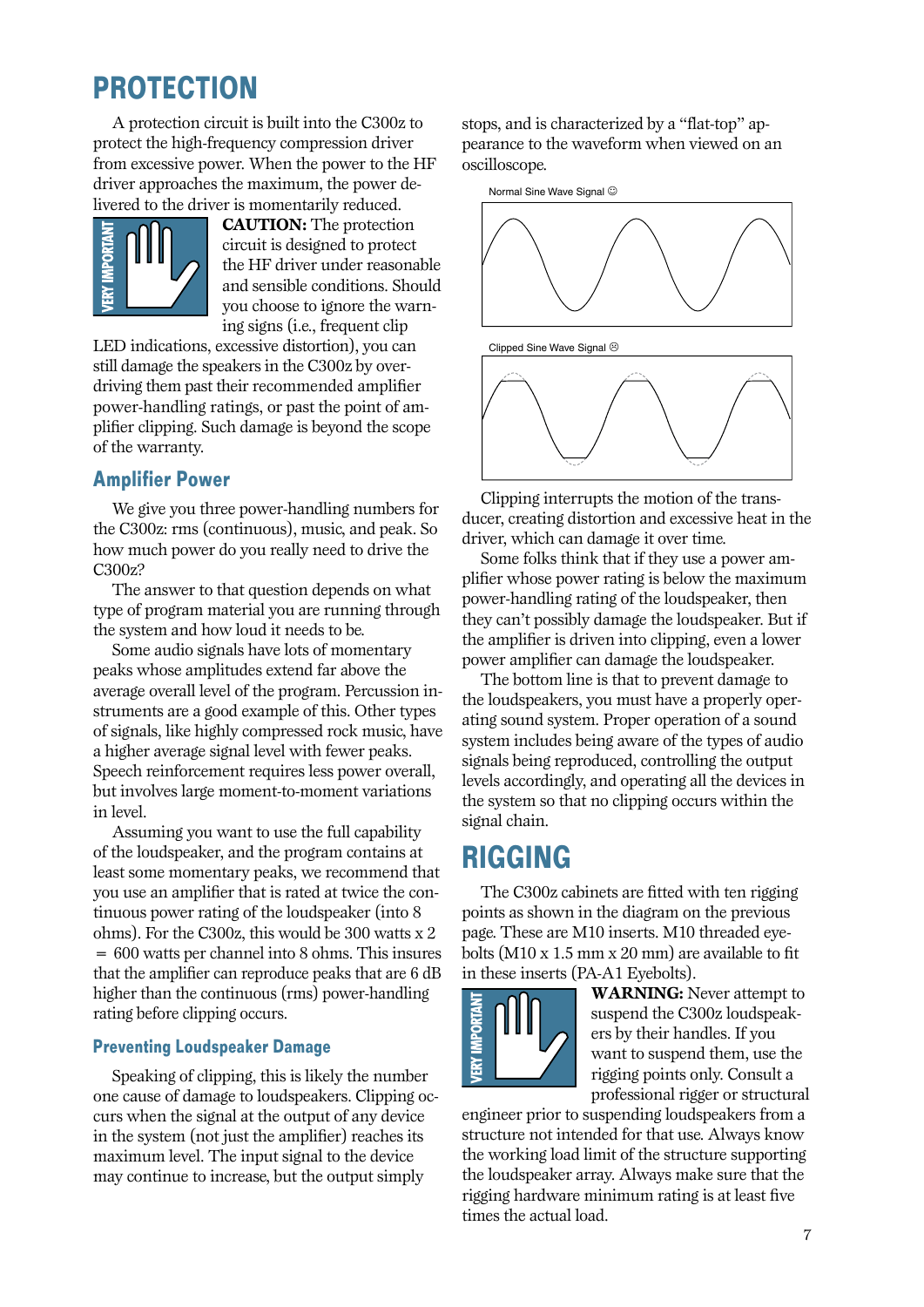# <span id="page-7-0"></span>**SERVICE INFO**

If you think your Mackie product has a problem, please check out the following troubleshooting tips and do your best to confirm the problem. Visit the Support section of our website (www.mackie.com/support) where you will find lots of useful information such as FAQs, documentation, and user forums. You may find the answer to the problem without having to send your Mackie product away.

## **Troubleshooting**

### **No sound!**

- Are the level controls on the mixer or amplifier turned all the way down? Follow the procedures in the "Quick Start" section on page 4 to verify that all the volume controls in the system are properly adjusted.
- Is the signal source working (and making union scale)? Make sure all the connecting cables are in good repair and securely connected at both ends.

### **One side is way louder than the other!**

- Are the level controls set the same for both channels on the mixer and amplifier?
- Check the PAN control on the signal source. It may be turned too far to one side. If you're using a stereo signal source, it may be delivering an out-of-balance stereo signal.
- Try swapping sides: Switch the speaker cables coming from the amplifier at the amplifier end. If the other side is louder now, the problem is with the amplifier, the mixer, or the signal source.

### **Poor bass performance**

• Check the polarity of the connections between the amplifier and the loudspeakers. You may have your positive and negative connections reversed at one end of one cable.

### **It hurts when I touch my arm, or my leg, or even my head!**

• You have a broken finger.

### **Bad sound!**

- Is it loud and distorted? Follow the procedures described in the "Quick Start" section to verify that the levels are set properly.
- Are all the connections secure? It's a good idea to periodically clean all electrical connections with a non-lubricating electrical contact cleaner.
- Keep practicing.

## **Repair**

For warranty repair or replacement, refer to the warranty information on page 11.

Non-warranty repair for Mackie products is available at a factory-authorized service center. To locate your nearest service center, visit [www.mackie.com,](http://www.mackie.com) click "Support" and select "Locate a Service Center." Service for Mackie products living outside the United States can be obtained through local dealers or distributors.

If you do not have access to our website, you can call our Tech Support department at 1-800- 898-3211, Monday-Friday, 7 am to 5 pm Pacific Time, to explain the problem. Tech Support will tell you where the nearest factory-authorized service center is located in your area.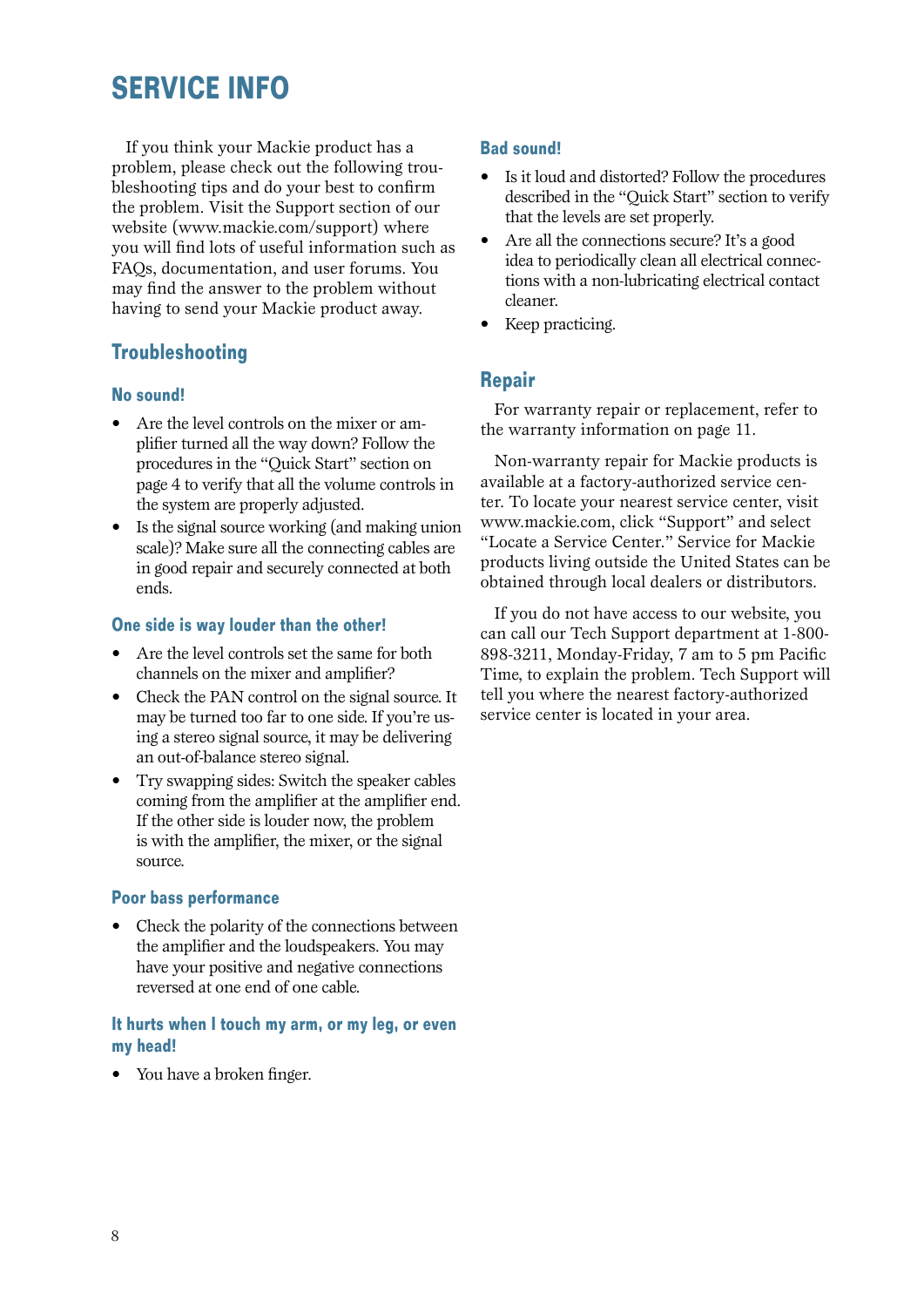# <span id="page-8-0"></span>**CARE AND MAINTENANCE**

Your Mackie loudspeakers will provide many years of reliable service if you follow these simple guidelines:

- Avoid exposing the loudspeakers to moisture. If they are set up outdoors, be sure they are under cover if you expect rain.
- Avoid exposure to extreme cold (below freezing temperatures). If you must operate the loudspeakers in a cold environment, warm up the voice coils slowly by sending a low-level signal through them for about 15 minutes prior to high-power operation.
- Use a slightly damp cloth with a mild soap solution to clean the cabinets. Avoid getting moisture into any of the openings of the cabinet, particularly where the drivers are located.

# **CONNECTIONS**

The C300z has 1/4" TS and Speakon™ style IN-PUT and THRU connectors. The connectors are wired in parallel, *so use only one of the input connectors* (either 1/4" TS or Speakon-style).



*C300z Connector Panel*

Normally, you would use only one THRU connector, but it is possible to use both THRU connectors. Keep in mind that all the speakers are connected in parallel through these connectors, so you want to be sure not to go below the minimum impedance requirement for your amplifier.

The C300z has a nominal impedance of 8 ohms. Two C300zs in parallel equals 4 ohms.

Three C300zs in parallel equals 2.7 ohms.

Four C300zs in parallel equals 2 ohms. Use heavy gauge, stranded wire for connecting a speaker to the output of a power amplifier.



*Do not use coaxial cable like a guitar cord to make speaker connections.* They are not designed to handle the high currents produced by a power amplifier and can overheat.

As the distance between the amplifier and speakers increases, the thickness of the wire should also increase. Speaker wire has resistance, and when electricity passes through a resistor, power is lost. The thicker the wire, the less the resistance it offers, and the more power actually gets to the speaker.

## **1/4" TS Phone Plugs and Jacks**

"TS" stands for Tip-Sleeve, the two connections available on a mono 1/4" phone jack or plug. They are used for unbalanced signals and speaker connections.

1/4" TS Wiring: Sleeve =  $\text{Cold}(-)$  $Tip = Hot (+)$ 



## **NL4-Type Plugs and Jacks**

This connector is compatible with the popular Neutrik® Speakon® 4-pole plugs. These connectors are designed to handle the higher currents produced by amplifiers, and have a locking feature to prevent accidental disconnections. Simply line up the tabs on the plug with the jack on the C300z, push it in, and rotate it 1/4 turn to the right to lock it in place.

NL4 Wiring Pin  $1 - \text{ = Cold } (-)$  $Pin 1+ = Hot (+)$  $Pin 2 - No$  Connection  $Pin 2+ = No$  Connection



**Need Help? You can reach a technical support representative Monday through Friday from 7 AM to 5 PM PST at: 1-800-898-3211 After hours, visit [www.mackie.com](http://www.mackie.com) and click Support, or email us at: techmail@mackie.com**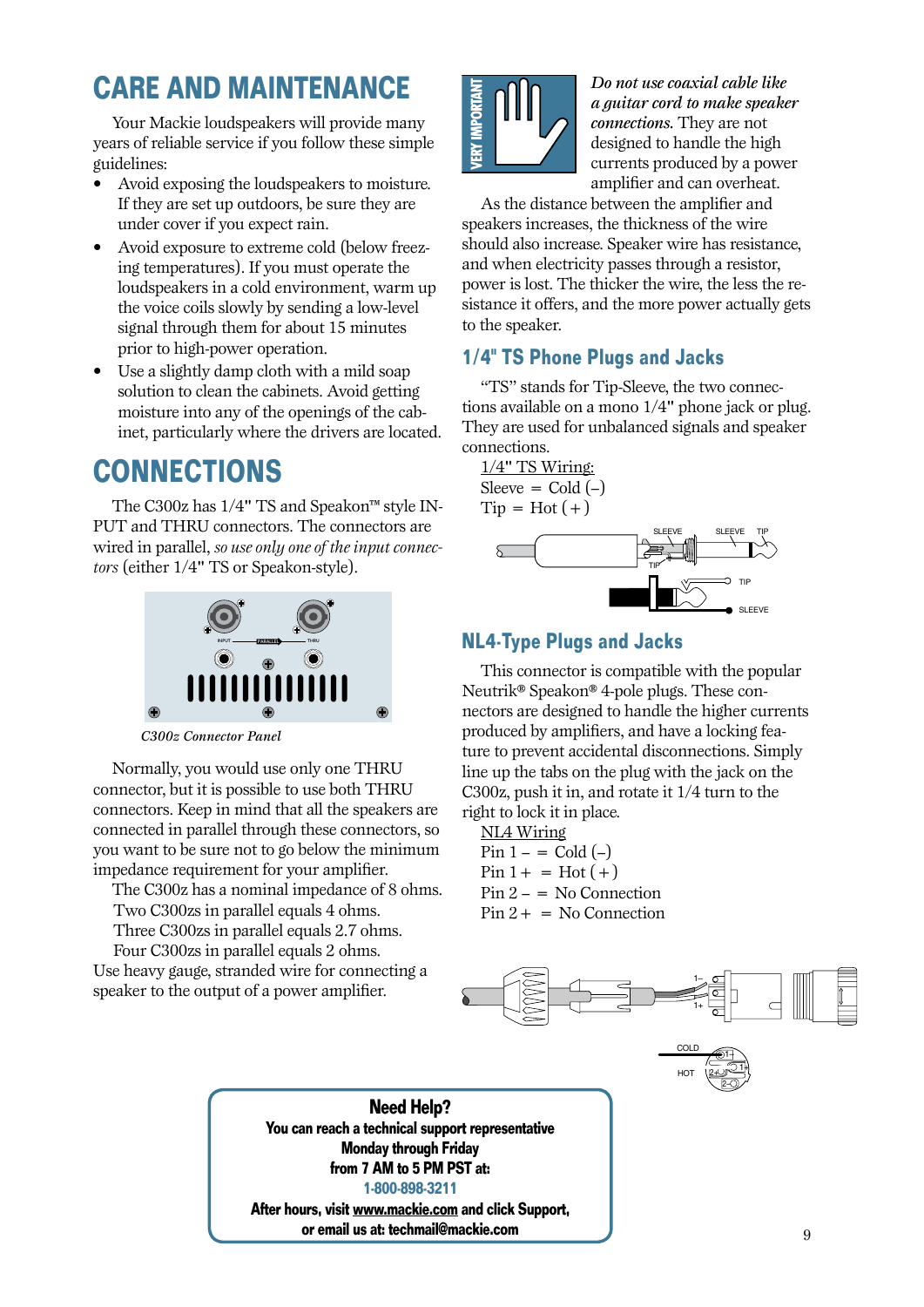# <span id="page-9-0"></span>**C300z SPECIFICATIONS**

### **System Specifications**

*Frequency Response (–3 dB)* 55 Hz – 18 kHz *Frequency Range (–10 dB)* 45 Hz – 20 kHz *Maximum SPL Long-term @ 1m* 123 dB *Low-Frequency Crossover Type* 24 dB/octave, time offset corrected *High-Frequency Crossover Type* 24 dB/octave *Crossover Frequency* 1800 Hz

### **Audio**

| Input Type:                        | Speakon®-style NL4 jack             |
|------------------------------------|-------------------------------------|
|                                    | 1/4-inch TS phone jack              |
| Input Impedance                    | 8 ohms                              |
| Power Handling                     |                                     |
| rms:                               | 300 watts                           |
| music:                             | 500 watts                           |
| peak:                              | 750 watts                           |
| <b>Operating Temperature Range</b> |                                     |
|                                    | $-10^{\circ}$ C to 45 $^{\circ}$ C  |
|                                    | $(14^{\circ}$ F to $113^{\circ}$ F) |

#### **Transducer Specifications**

#### Low-Frequency Transducer

| Diameter              | $12 \text{ in} / 300 \text{ mm}$ |
|-----------------------|----------------------------------|
|                       |                                  |
| Voice Coil Diameter   | $3.0 \text{ in} / 75 \text{ mm}$ |
| Sensitivity $(1W@1m)$ | 98 dB                            |
| Nominal Impedance     | 8 ohms                           |
| Power Handling        | 300 watts                        |
| Frequency Range       | $50$ Hz $- 3000$ Hz              |

#### High-Frequency Driver and Horn

|                                                    | $1.75$ in/44.5 mm                  |  |
|----------------------------------------------------|------------------------------------|--|
| Diaphragm Diameter                                 |                                    |  |
| Exit Throat Diameter                               | 1 in/24.5 mm                       |  |
| Diaphragm Material                                 | Titanium                           |  |
| <i>Sensitivity</i> $(1W@1m)$                       | 106 dB                             |  |
| Nominal Impedance                                  | 8 ohms                             |  |
| Power Handling                                     | 150 watts                          |  |
| Frequency Range                                    | 1000 Hz - 20000 Hz                 |  |
| Horn Type                                          |                                    |  |
|                                                    | Composite: Exponential and Conical |  |
| Mouth Size                                         |                                    |  |
| $12 \text{ in} / 305 \text{ mm}$ W x 7 in/178 mm H |                                    |  |
| Horizontal Coverage                                |                                    |  |
| $90^{\circ} \pm 10^{\circ}$ (1 kHz – 20 kHz)       |                                    |  |
| Vertical Coverage                                  |                                    |  |
| $45^{\circ} \pm 10^{\circ}$ (2.8 kHz – 20 kHz)     |                                    |  |

#### **Safety Features**

*Over-Excursion Protection* Second-Order High-Pass Filter *Driver Protection* Dynamic protection for compression driver

#### **Construction Features**

| <b>Basic Design</b> | Asymmetrical Trapezoidal        |
|---------------------|---------------------------------|
| Enclosure Alignment | Sixth-Order                     |
| Material            | Polypropylene                   |
| Finish              | Grey, textured finish           |
| Handles             | One on each side, one on top    |
| Mounting Methods    | Integrated mounting points, M10 |
|                     | Two located on each side, top,  |
|                     | bottom, and rear of enclosure   |
| Grille              | Perforated metal with weather-  |
|                     | resistant coating               |
|                     |                                 |

#### **Physical Properties**

| Height | 26 in/660 mm     |
|--------|------------------|
| Width  | 15.4 in/390 mm   |
| Depth  | 14.8 in/376 mm   |
| Weight | $43$ lbs/19.5 kg |

#### **Options**

PA-A1 forged shoulder eyebolt hardware (M10 x 1.5 mm x 20 mm)

#### **Disclaimer**

Since we are always striving to make our products better by incorporating new and improved materials, components, and manufacturing methods, we reserve the right to change these specifications at any time without notice.

"Mackie" and the "Running Man" figure are registered trademarks of LOUD Technologies Inc.

All other brand names mentioned are trademarks or registered trademarks of their respective holders, and are hereby acknowledged.

©2004-2008 LOUD Technologies Inc. All Rights Reserved.

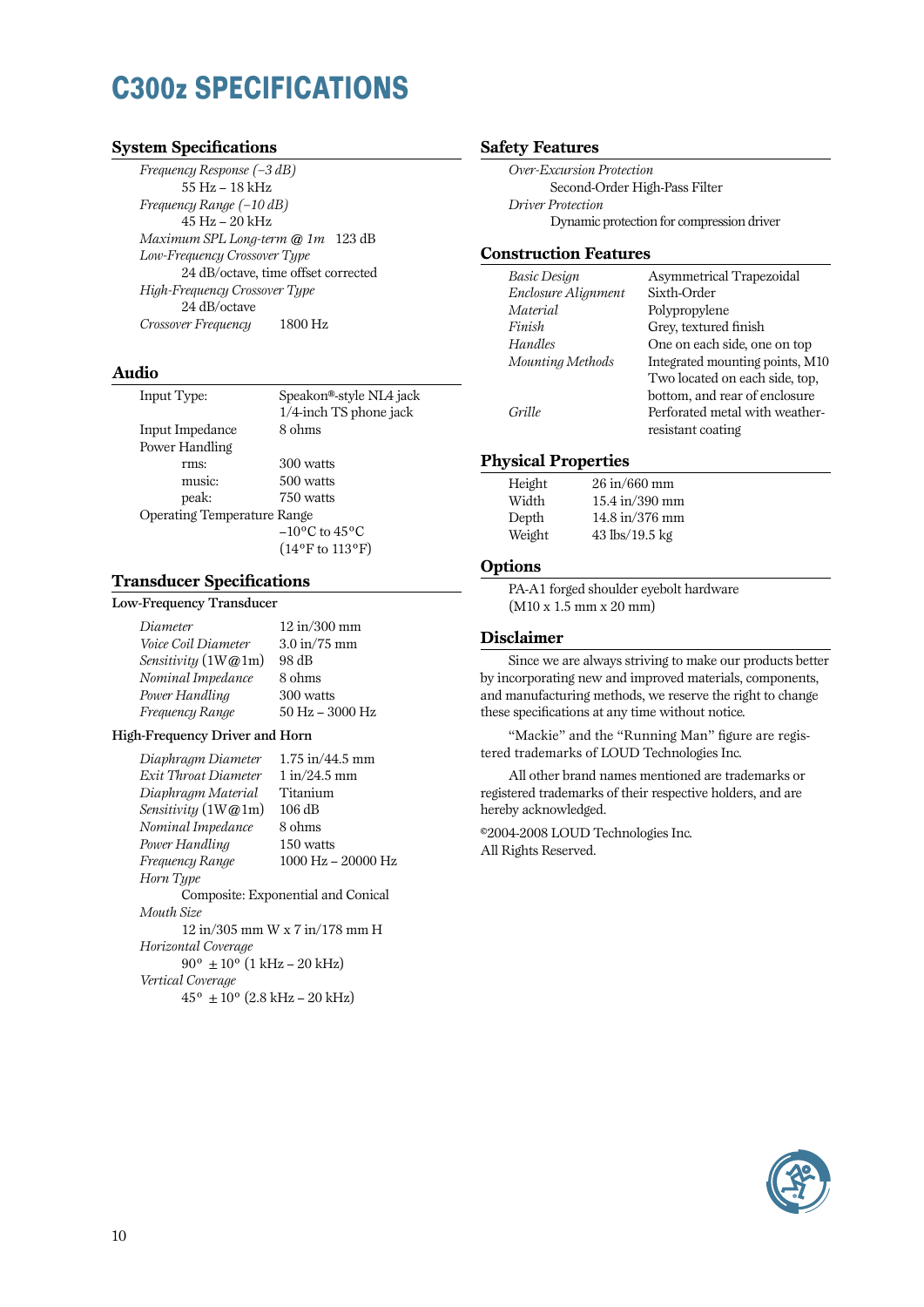# <span id="page-10-0"></span>WACKIE **C300z LIMITED WARRANTY**

## **Please keep your sales receipt in a safe place.**

**A.** LOUD Technologies Inc. warrants all materials, workmanship and proper operation of this product for a period of **one year** from the original date of purchase. You may purchase an additional 24-month Extended Warranty (for a total of 36 months of coverage). Visit our website and follow the "Product Registration" links for detai[ls \(www.mackie.com\).](http://www.mackie.com) If any defects are found in the materials or workmanship or if the product fails to function properly during the applicable warranty period, LOUD Technologies, at its option, will repair or replace the product. **This warranty applies only to equipment sold and delivered within the U.S. and Canada by LOUD Technologies Inc. or its authorized dealers.**

**B.** For faster processing (not to mention a free gift), register online or mail in the product registration card.

**C.** Unauthorized service, repairs, or modification of Mackie products will void this warranty. To obtain repairs or replacement under warranty, you must have a copy of your sales receipt from the authorized Mackie dealer where you purchased the product. It is necessary to establish purchase date and determine whether your Mackie product is within the warranty period.

**D.** To obtain warranty repair or replacement:

1. Call Mackie Technical Support at 800/898-3211, 7 AM to 5 PM Monday through Friday (Pacific Time) to get authorization for repair or replacement. Alternately, go to the Mackie website, click "Support" (www.mackie.com/support), and follow the instructions for reporting a warranty issue and submitting a request for an advance replacement.

**2. Advance Replacement:** Mackie will ship a replacement unit to you along with an invoice for the suggested retail price of the replacement unit. You must return the defective unit immediately to cancel the invoice. If you do not return the defective unit within 30 days, you must pay the full amount stated in the invoice to satisfy your debt.

**3. Repair:** When you call Mackie Technical Support, explain the problem and obtain a Service Request Number. Have your Mackie product's serial number ready. *You must have a Service Request Number before you can obtain factory-authorized service.*

• Pack the product in its original shipping carton. Also include a note explaining exactly how to duplicate the problem, a copy of the sales receipt with price and date showing, your daytime phone number and return street address (no P.O. boxes or route numbers, please!), and the Service Request Number. If we cannot duplicate the problem or establish the starting date of your Limited Warranty, we may, at our option, charge for service time and parts.

• Ship the product in its original shipping carton, **freight prepaid** to the authorized service center. Write the Service Request Number in **BIG PRINT** on top of the box. The address of your closest authorized service center will be given to you by Technical Support, or it may be obtained from our website. Once it's repaired, the authorized service center will ship it back by ground shipping, pre-paid (if it qualified as a warranty repair).

**Note:** Under the terms of the warranty, you must ship or drop-off the unit to an authorized service center. The return ground shipment is covered for those units deemed by us to be under warranty.

**Note:** You must have a sales receipt from an authorized Mackie dealer for your unit to be considered for warranty repair.

#### **IMPORTANT: Make sure that the Service Request Number is plainly written on the shipping carton. No receipt, no warranty service.**

**E.** LOUD Technologies reserves the right to inspect any products that may be the subject of any warranty claims before repair or replacement is carried out. LOUD Technologies may, at our option, require proof of the original date of purchase in the form of a dated copy of the original dealer's invoice or sales receipt. Final determination of warranty coverage lies solely with LOUD Technologies.

**F.** Any products returned to one of the LOUD Technologies factory-authorized service centers, and deemed eligible for repair or replacement under the terms of this warranty will be repaired or replaced. LOUD Technologies and its authorized service centers may use refurbished parts for repair or replacement of any product. Products returned to LOUD Technologies that do not meet the terms of this Warranty will not be repaired unless payment is received for labor, materials, return freight, and insurance. Products repaired under warranty will be returned freight prepaid by LOUD Technologies to any location within the boundaries of the USA or Canada.

**G.** LOUD Technologies warrants all repairs performed for 90 days or for the remainder of the warranty period. This warranty does not extend to damage resulting from improper installation, misuse, neglect or abuse, or to exterior appearance. This warranty is recognized only if the inspection seals and serial number on the unit have not been defaced or removed.

**H.** LOUD Technologies assumes no responsibility for the timeliness of repairs performed by an authorized service center.

**I.** This warranty is extended to the original purchaser. This warranty may be transferred to anyone who may subsequently purchase this product within the applicable warranty period for a nominal fee. A copy of the original sales receipt is required to obtain warranty repairs or replacement.

**J.** This is your sole warranty. LOUD Technologies does not authorize any third party, including any dealer or sales representative, to assume any liability on behalf of LOUD Technologies or to make any warranty for LOUD Technologies Inc.

**K.** THE WARRANTY GIVEN ON THIS PAGE IS THE SOLE WARRANTY GIVEN BY LOUD TECHNOLOGIES INC. AND IS IN LIEU OF ALL OTHER WARRANTIES, EXPRESS AND IMPLIED, INCLUDING THE WARRANTIES OF MERCHANT-ABILITY AND FITNESS FOR A PARTICULAR PURPOSE. THE WARRANTY GIVEN ON THIS PAGE SHALL BE STRICTLY LIMITED IN DURATION TO ONE YEAR FROM THE DATE OF ORIGINAL PURCHASE FROM AN AUTHORIZED MACKIE DEALER. UPON EXPIRATION OF THE APPLICABLE WARRAN-TY PERIOD, LOUD TECHNOLOGIES INC. SHALL HAVE NO FURTHER WARRANTY OBLIGATION OF ANY KIND. LOUD TECHNOLOGIES INC. SHALL NOT BE LIABLE FOR ANY INCIDENTAL, SPECIAL, OR CONSEQUENTIAL DAMAGES THAT MAY RESULT FROM ANY DEFECT IN THE MACKIE PRODUCT OR ANY WARRANTY CLAIM. Some states do not allow exclusion or limitation of incidental, special, or consequential damages or a limitation on how long warranties last, so some of the above limitations and exclusions may not apply to you. This warranty provides specific legal rights and you may have other rights which vary from state to state.